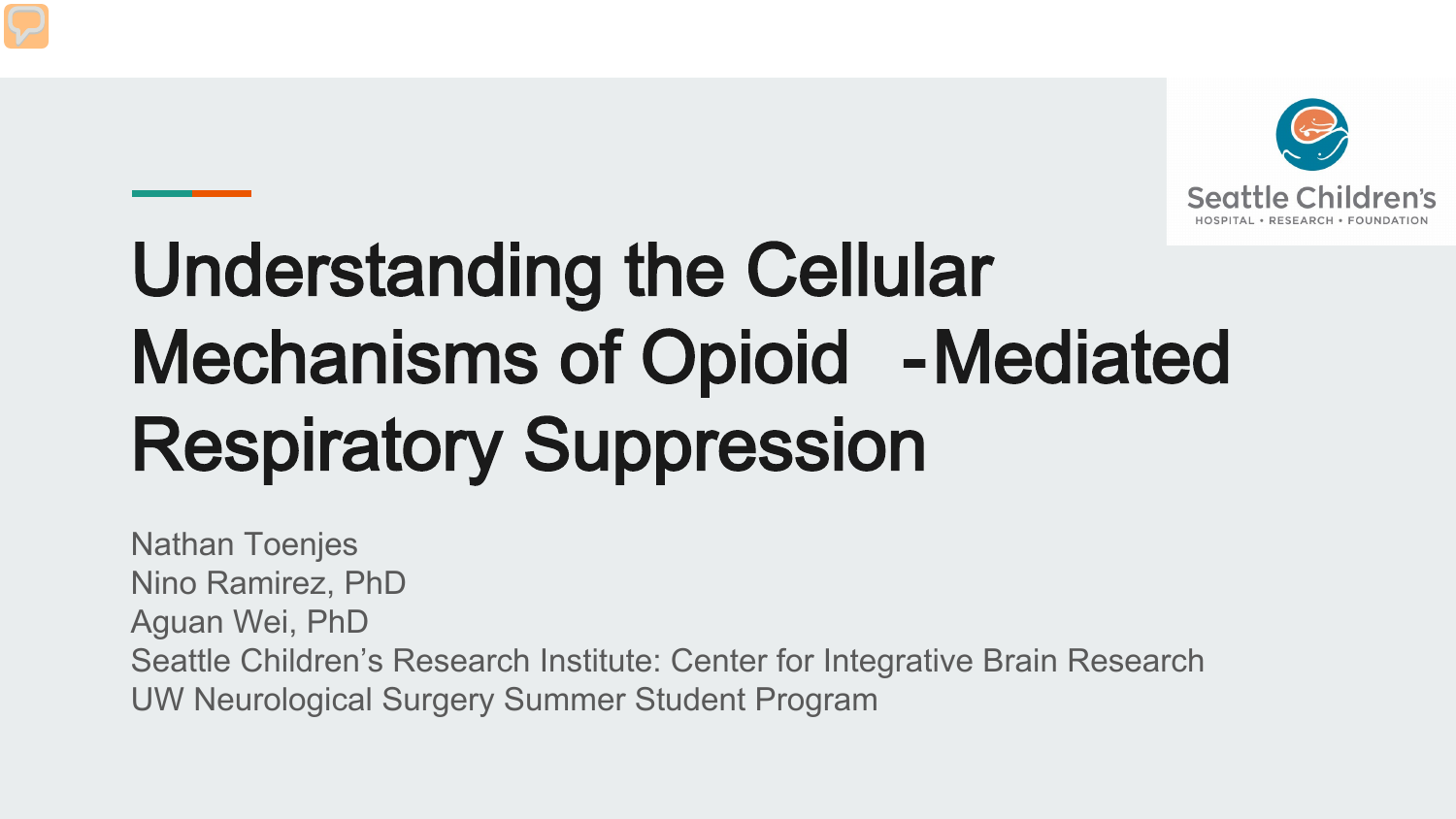# An Epidemic

- Large increase in prescription and nonprescription opioid use starting in the late 1990's
- Nationwide public health emergency declared by Pres. Trump in Oct. 2017
- Opioid-mediated respiratory suppression (ORS) is the major cause of death associated with opioid abuse

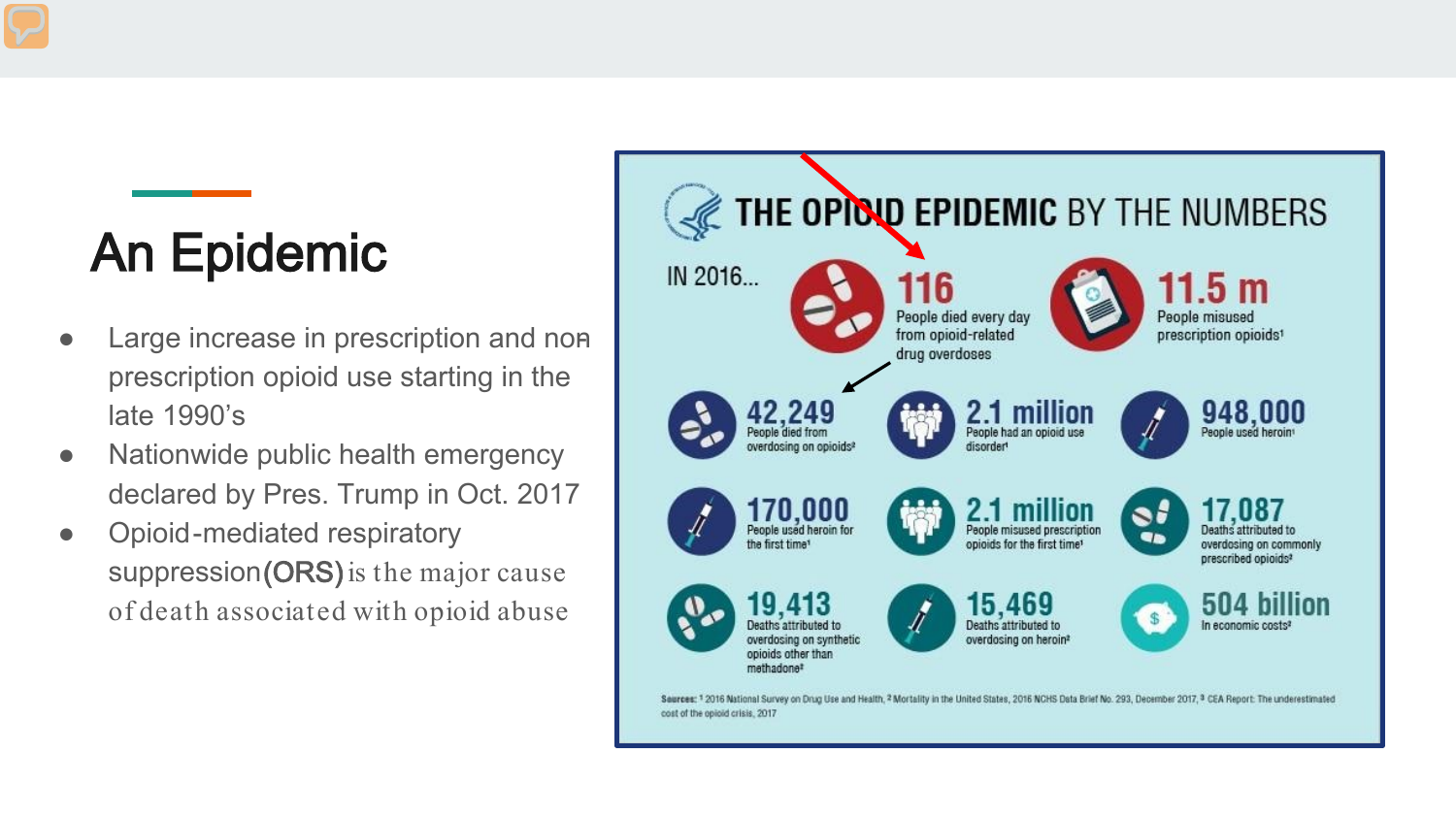# The preBötzinger Complex

- PreBötzinger Complex (preBötC) is instrumental in breathing and inspiratory rhythm generation
- What happens when opioids bind to opioid receptor?
	- $\circ$  K<sup>+</sup> channel **activation** and Ca<sup>2+</sup> channel suppression inhibits excitability and neurotransmission



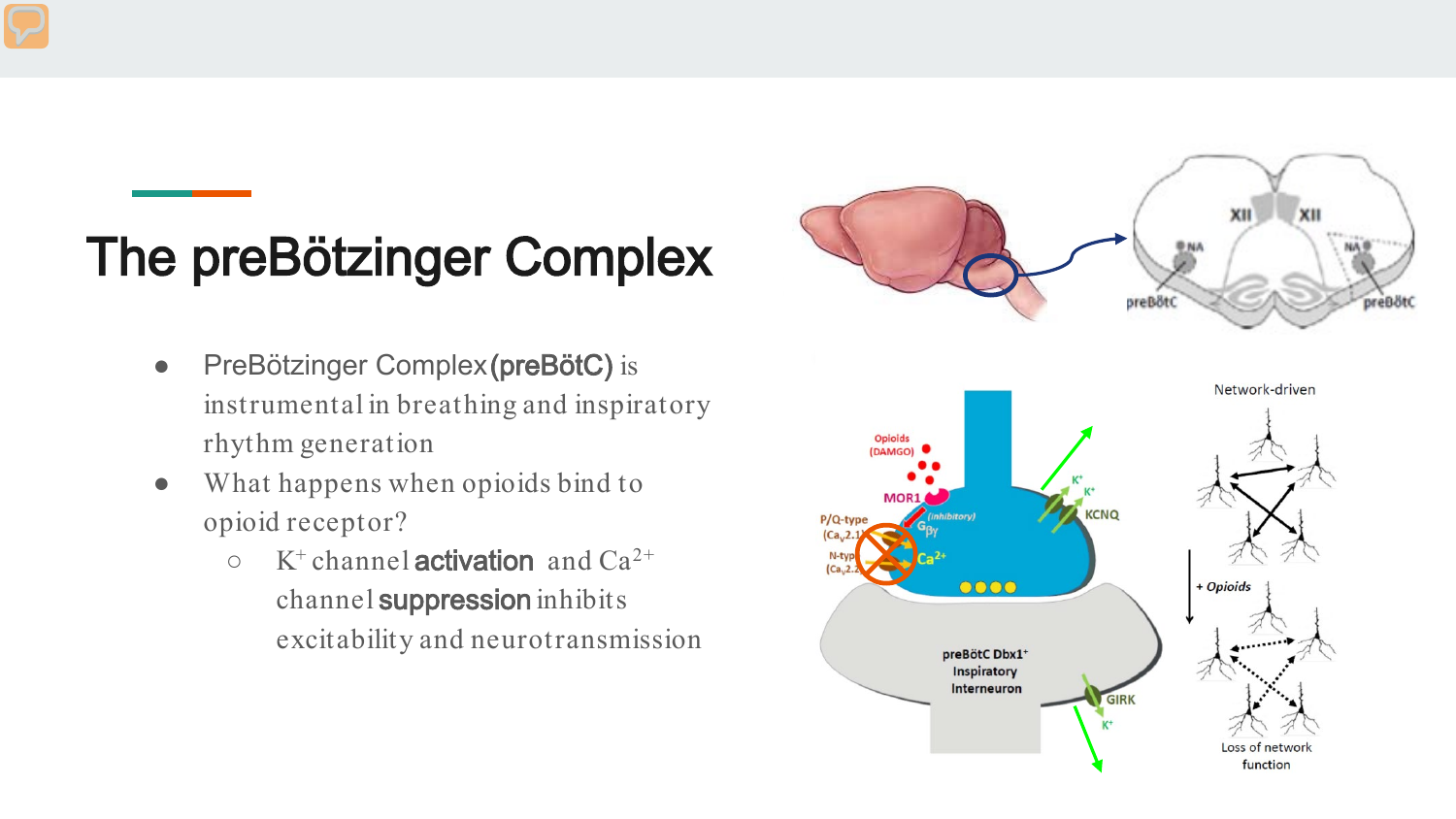

**Postsynaptic**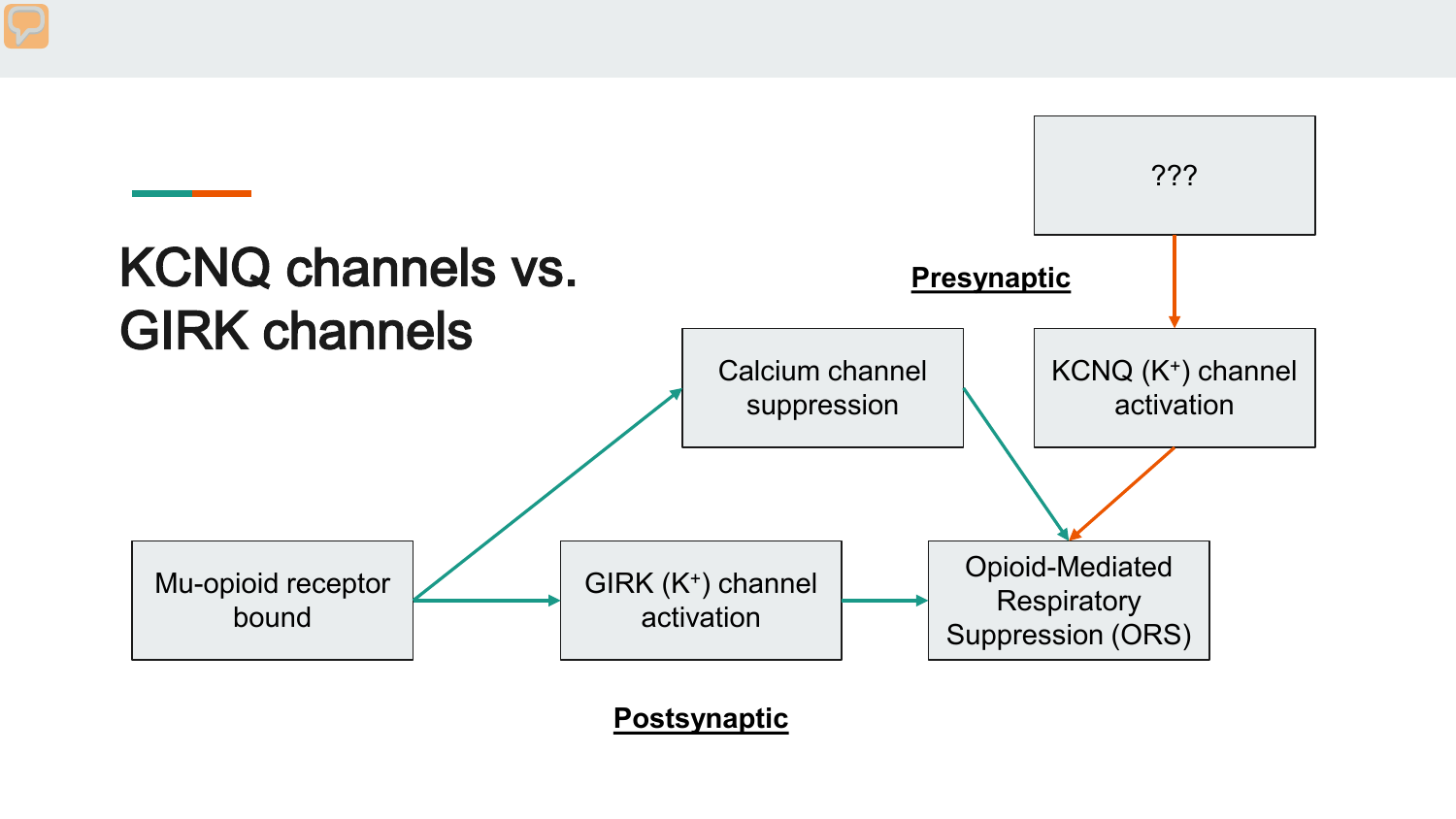## Suppressing and restoring inspiratory rhythm

- Brain slice from P2-P11 CD1 mouse
- Integrated extracellular electrical signal shows preBötC inspiratory rhythm
- Application of:
	- DAMGO- a protein that binds to opioid receptor
	- XE991- KCNQ channel blocker
	- Naloxone- antagonistic opioid used to reverse ORS
	- Barium (Ba2+)- GIRK channel blockers



Inspiratory Bursts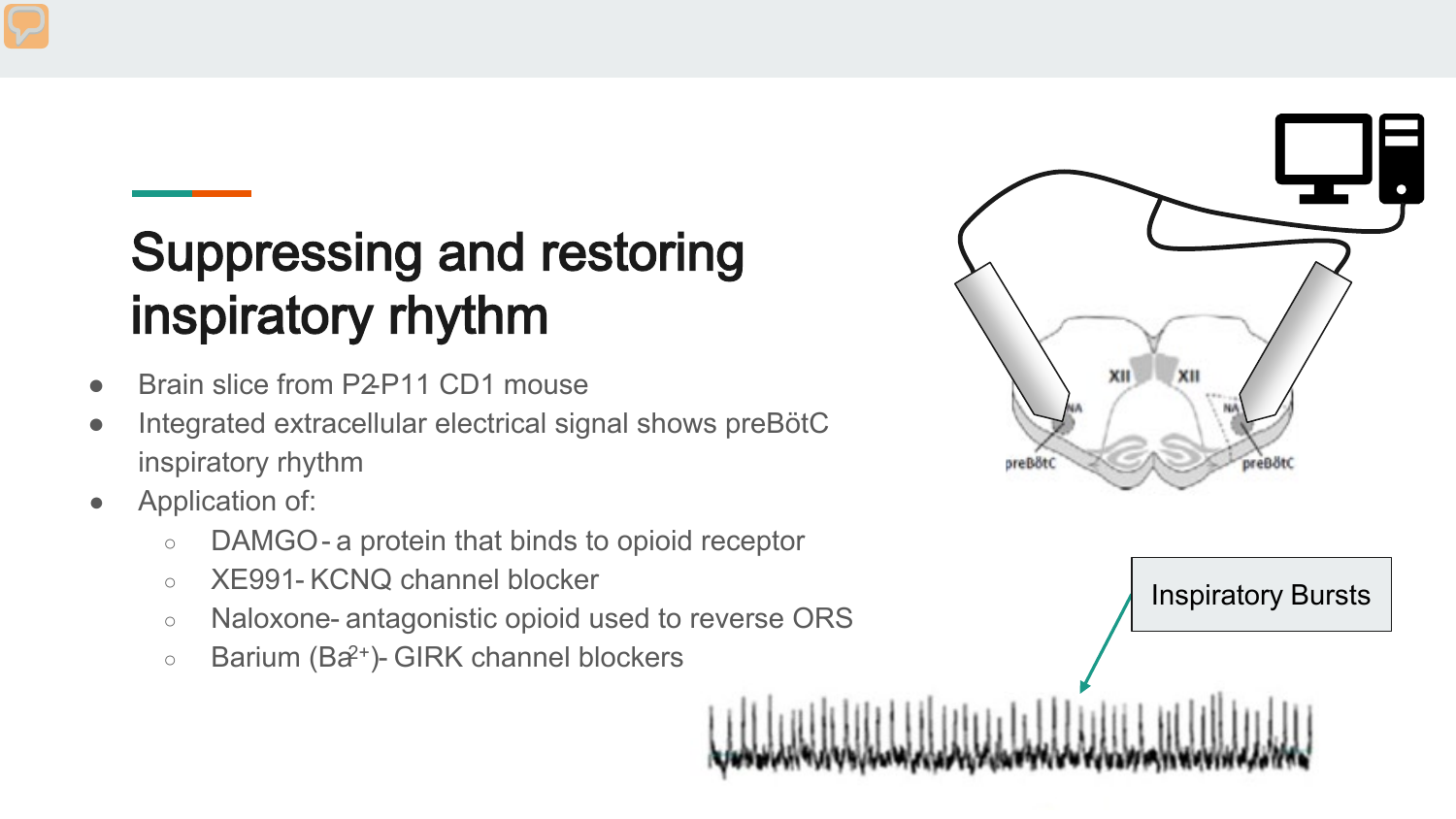#### Example of CD -1 preBötC Recording



7-06-18: CD-1, P5, 3.0 mM K+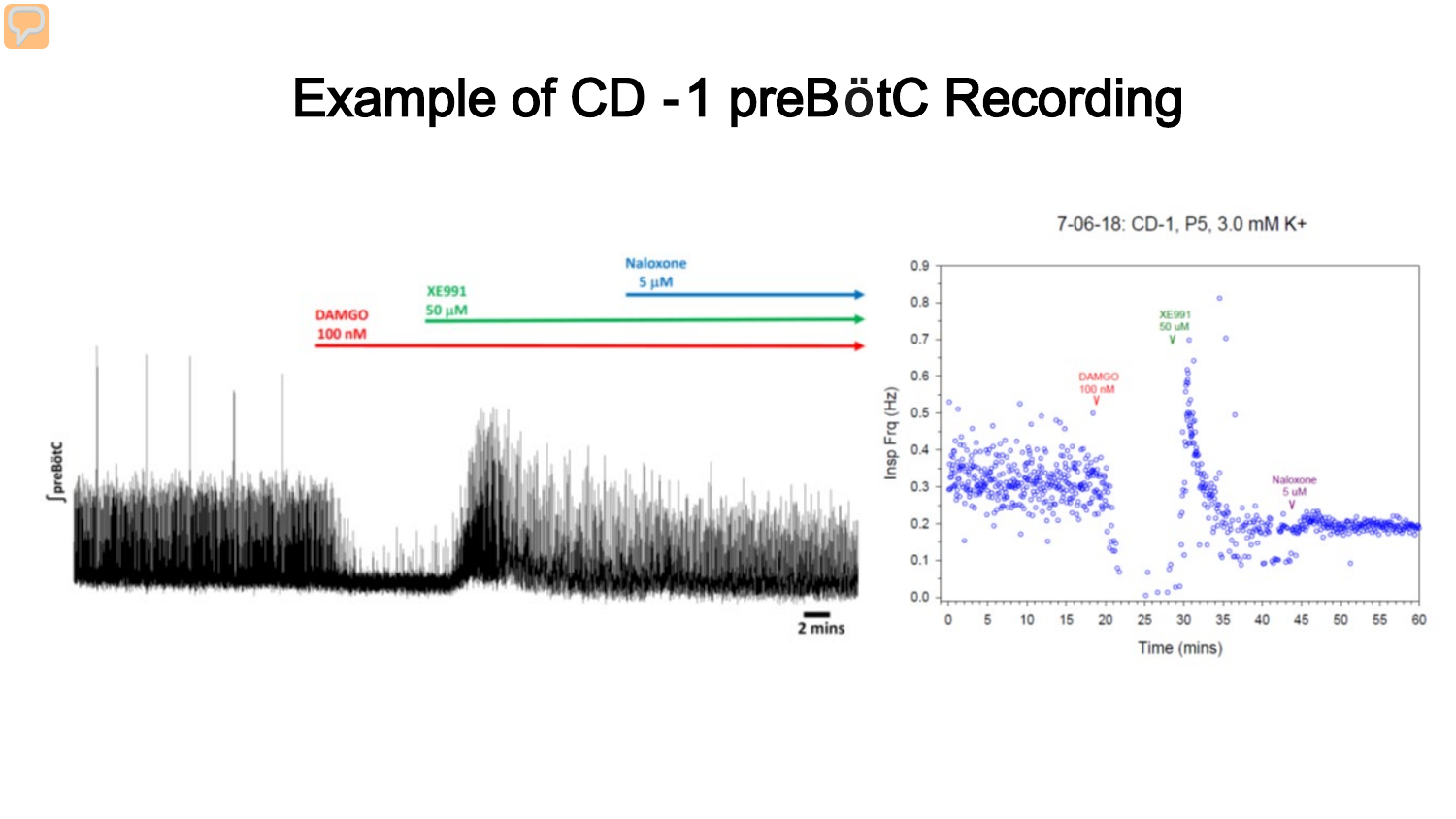#### Using a GIRK channel blocker has no restoring effect

- Review: Potassium channel blockers show which channels suppress inspiratory rhythm.
- GIRK channel blocker, Ba2+, has very little restorative effect, if any.
- KCNQ channel blocker, XE991, is able to rescue the rhythm
	- Shows that KCNQ activation contributes more to ORS

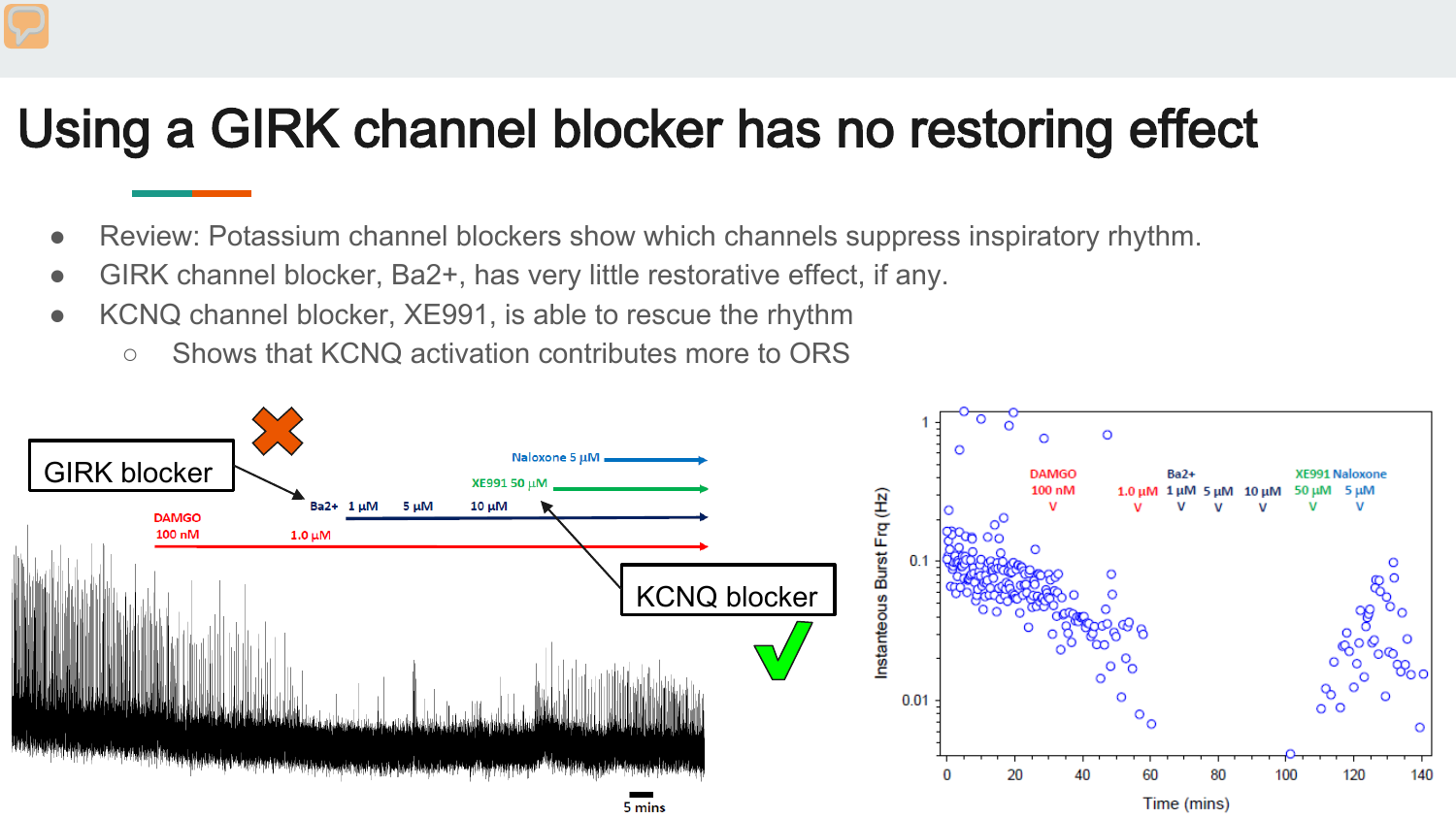# Conclusion & **Implications**



- Opioids suppress respiratory drive resulting in thousands of deaths every year due to misuse.
- KCNQ channels more involved in modulating ORS than GIRK channels and act through a mechanism independent of opioid receptor intracellular signalling
- Focused research and studies on ways to exploit KCNQ channel mechanism as an avenue of treatment of ORS in individuals who have overdosed in addition to patients medicated with opioids.